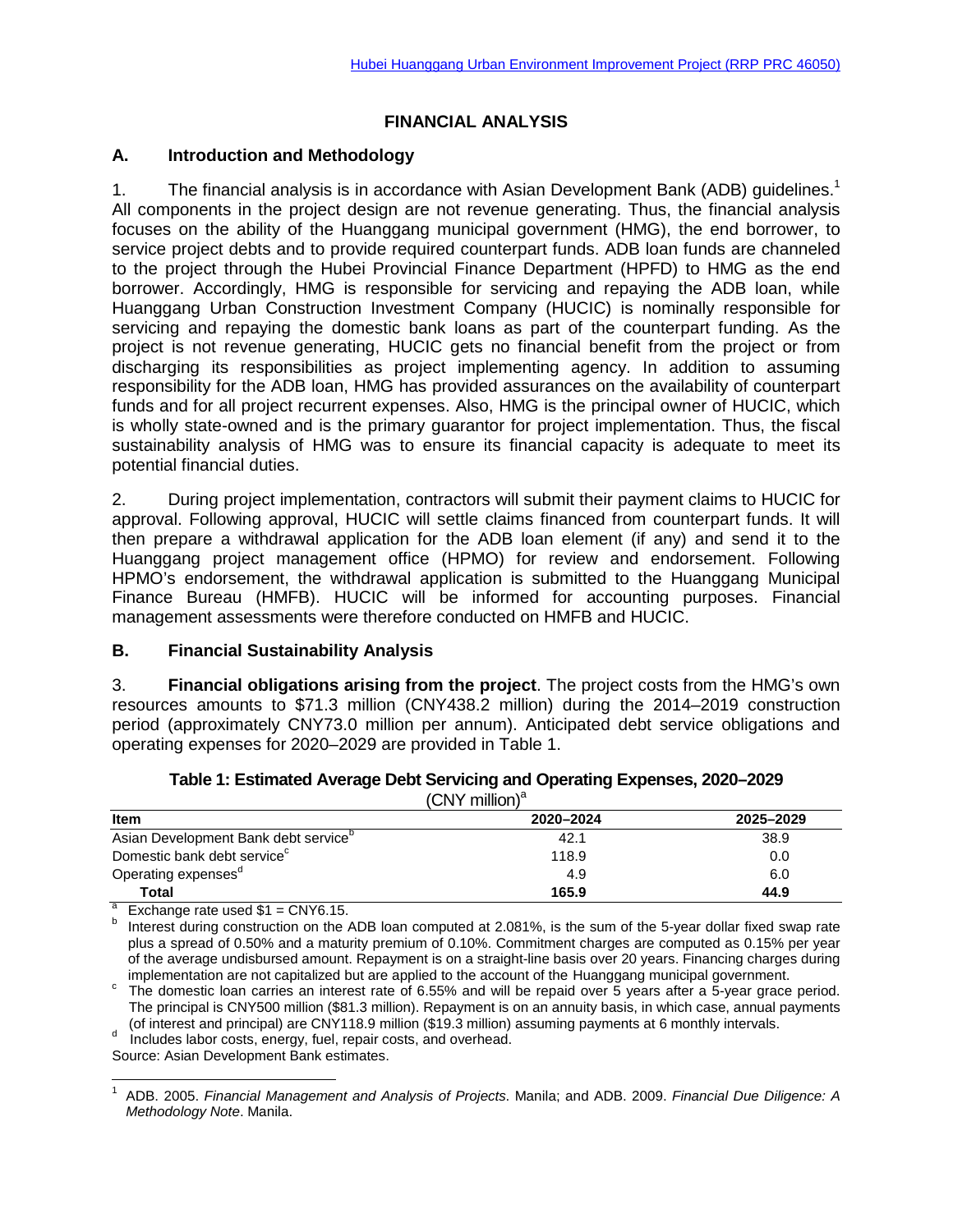4. **Ability of HMG to meet financial obligations**. Huanggang Municipality is one of the 12 prefecture-level cities in Hubei Province. HMG is located in Huangzhou District (the only urban district in Huanggang Municipality). Like all such governments in the People's Republic of China (PRC), HMG has its own fiscal revenues to support its administrative (government) functions. Based on financial information provided by HMFB, the overall fiscal income of HMG includes tax income, nontax income, transfer payments from central and provincial governments through taxsharing arrangements, general transfers, and allocated funds. Table 2 shows HMG's fiscal and nonfiscal income during 2008–2012, when total income rose at a compound annual rate of 37% (in nominal terms). If allocated funds and the proceeds of state bonds are excluded, neither of which are available for project purposes, the annual rate of increase falls to 31%.

| CNY million)              |       |         |         |         |         |  |  |
|---------------------------|-------|---------|---------|---------|---------|--|--|
| <b>Item</b>               | 2008  | 2009    | 2010    | 2011    | 2012    |  |  |
| Tax income                | 203.4 | 237.2   | 292.6   | 535.4   | 669.1   |  |  |
| Nontax income             | 127.3 | 159.3   | 186.4   | 236.6   | 287.7   |  |  |
| Transfer payments         |       |         |         |         |         |  |  |
| Tax-sharing arrangements  | 79.8  | 110.2   | 102.6   | 104.7   | 107.3   |  |  |
| General transfers         | 221.6 | 456.1   | 431.2   | 540.0   | 638.7   |  |  |
| Allocated funds           | 276.7 | 474.3   | 1.018.9 | 865.9   | 756.1   |  |  |
| State bonds               |       |         | 145.3   | 299.6   | 586.6   |  |  |
| Income from other sources | 31.0  | 44.8    | 62.3    | 12.7    | 238.3   |  |  |
| <b>Total income</b>       | 939.8 | 1.481.9 | 2,239.3 | 2,594.9 | 3,283.8 |  |  |

# **Table 2: Huanggang Municipal Government Income, 2008–2012**

Note: Financial statements for 2013 will be available after June 2014.

Source: Huanggang Municipality. 2013. *Huanggang Finance Yearbook, 2012.* Huanggang.

5. Income in 2012 was CNY1,941 million, net of allocated funds and state bonds. Table 3 assumes that this net amount grows initially by about 30% a year, slowing to 20% in 2019, and compares these net amounts with the average annual HMG resources required during implementation, and with the sum of HMG resources and potential liabilities for state bonds and World Bank loans.

#### **Table 3: Projection of Net Income of Huanggang Municipal Government, 2014–2019**  $(CN)$  million)

| <b>Item</b>                                                                                                                                            | (CNY MIIIION)<br>2014 | 2015  | 2016  | 2017  | 2018  | 2019  |
|--------------------------------------------------------------------------------------------------------------------------------------------------------|-----------------------|-------|-------|-------|-------|-------|
|                                                                                                                                                        |                       |       |       |       |       |       |
| A. Total budget income <sup>a</sup>                                                                                                                    | 3,280                 | 4.100 | 5.125 | 6.304 | 7.628 | 9,154 |
| B. Average contribution to project <sup>o</sup>                                                                                                        | 73                    | 73    | 73    | 73    | 73    | 73    |
| C. Average contribution to project as percentage of<br>total budget income $(B / A)$                                                                   | 2.2%                  | 1.8%  | 1.5%  | 1.2%  | 1.0%  | 0.8%  |
| D. Liabilities for state bonds, World Bank loans                                                                                                       | 56                    | 130   | 130   | 130   | 130   | 130   |
| E. Sum of liabilities of state bonds and World Bank<br>loans and average contribution to project as<br>percentage of total budget income $(B + D) / A$ | 3.9%                  | 4.9%  | 4.0%  | 3.2%  | 2.7%  | 2.2%  |

 $a<sup>a</sup>$  Estimated income after allocated funds and state bonds.<br> $b<sup>b</sup>$  Average annual contribution to project from Huanggang municipal government resources (2014–2019). Source: Asian Development Bank estimates.

6. The comparison shows that the most difficult year is 2014, but the contribution is still less than 3% of HMG's annual income, suggesting that HMG would have no difficulty meeting these obligations, if needed. HMG would also have to make payments on state bonds and service three World Bank loans, amounting to CNY130 million a year from 2015 to 2019. In the worst case in 2015, the total commitment is 4.9% of budget revenues. Once debt service starts in 2020, HMG's potential annual liability will rise to include ADB project debt service plus any remaining obligations related to state bonds and World Bank loans. Assuming the bonds are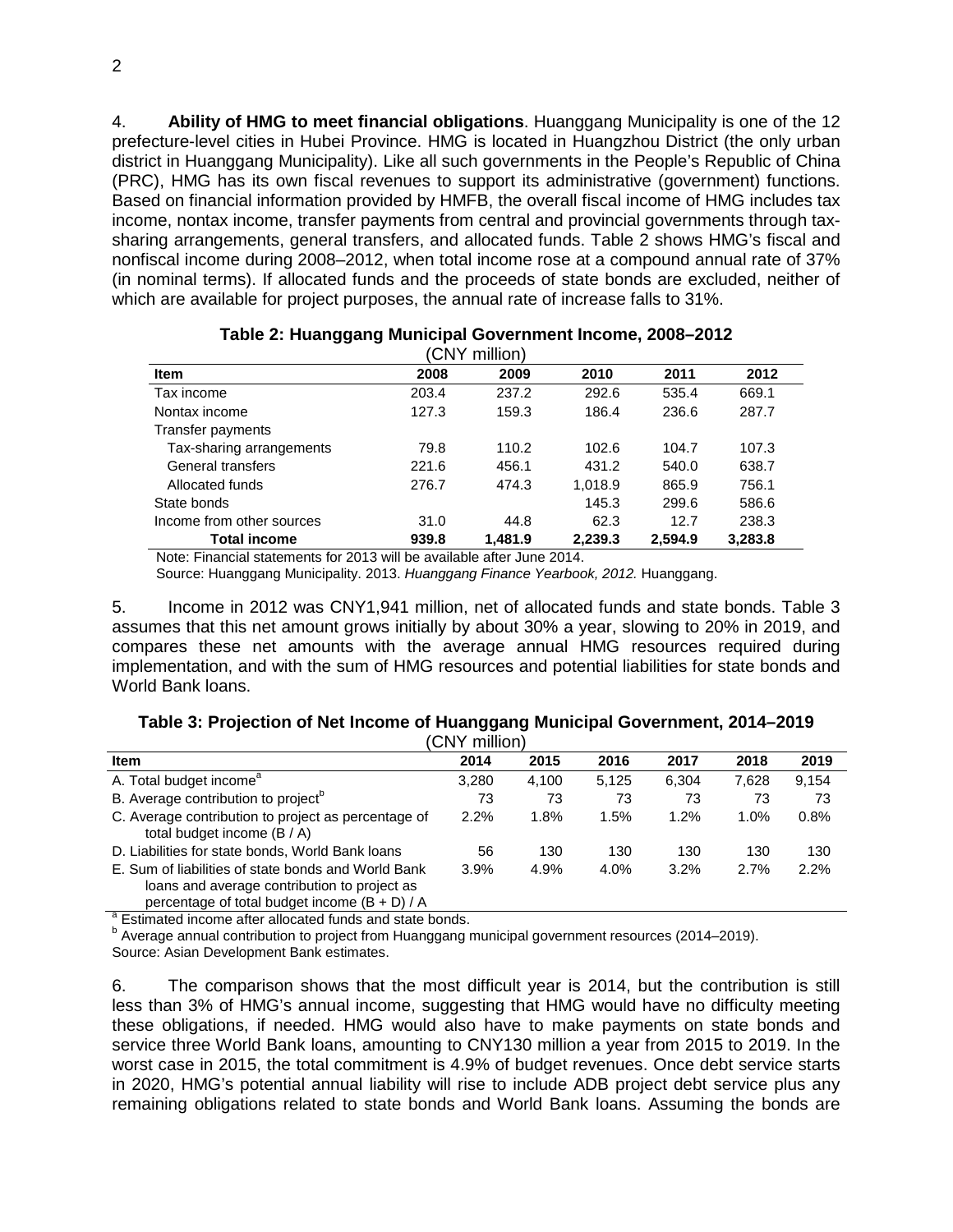repaid over 3–10 years and World Bank debt service is CNY0.7 million per year (at the end of 2012, World Bank debt was less than CNY10 million and the repayment period less than 15 years), their combined charge would amount to CNY112 million.

7. Based on this scenario, repayment will be affordable. If HMG's income in 2020 is 10% higher than that projected for 2019, the liability only amounts to 2.8% of income (Table 4). This is calculated as follows: budget income of CNY10,069 million, covering project debt service and operations of CNY167 million plus state bond payments of CNY111 million and World Bank repayments of CNY0.7 million. The position thereafter continues to improve (Table 4).

| Table 4: Projection of Net Income of Huanggang Municipal Government, 2020-2024 |  |  |  |
|--------------------------------------------------------------------------------|--|--|--|
|                                                                                |  |  |  |

(CNY million)

| <b>Item</b>                                                                                                                                              | 2020    | 2021   | 2022    | 2023          | 2024     |
|----------------------------------------------------------------------------------------------------------------------------------------------------------|---------|--------|---------|---------------|----------|
| A. Total budget income <sup>a</sup>                                                                                                                      | 10.069  | 11.076 |         | 12,184 13,402 | 14.742   |
| B. ADB project debt service plus opex                                                                                                                    | 166.8   | 166.3  | 165.9   | 165.4         | 165.0    |
| C. ADB project debt service plus opex as percentage of total budget<br>income $(B / A)$                                                                  | $1.7\%$ | 1.5%   | $1.4\%$ | $1.2\%$       | $1.1\%$  |
| D. Liabilities for state bonds, World Bank loans                                                                                                         | 112     | 74     | 74      | 0             | $\Omega$ |
| E. Sum of liabilities for state bonds, World Bank loans, and ADB<br>project debt service plus opex as percentage of total budget<br>income $(B + D) / A$ | 2.8%    | 2.2%   | $2.0\%$ | 1.2%          | $1.1\%$  |

ADB = Asian Development Bank, opex = operational expenditure.<br><sup>a</sup> Estimated income after allocated funds and state bonds, increasing from 2019 at 10% annually. Source: Asian Development Bank estimates.

8. The percentages in Table 4 are based on a worst-case scenario. They assume that all of the HMG's contingent liabilities to lenders materialize and that HMG is responsible for the entire "own resources" share of financing.

9. **HUCIC's financial position**. HUCIC, formed in June 2006, is a state-owned enterprise with registered capital of CNY310 million. The HMG contributed capital (CNY84 million) in cash and Huangzhou district government contributed CNY10 million. Capital also appears to have been provided in the form of land: 42.6 hectares by the municipality and 31.4 hectares by the district. The audited financial statements of HUCIC for 2009–2012 are summarized in Table 5.

## **Table 5: Huanggang Urban Construction Investment Company: Summary Financial Statements, 2009–2012**

| (CNY million)                 |         |         |         |          |  |  |  |
|-------------------------------|---------|---------|---------|----------|--|--|--|
| <b>Item</b>                   | 2009    | 2010    | 2011    | 2012     |  |  |  |
| Total assets                  | 4,932.2 | 5,492.8 | 6,329.5 | 18,023.4 |  |  |  |
| Including current assets      | 680.7   | 821.4   | 1,246.6 | 11,848.9 |  |  |  |
| <b>Total liabilities</b>      | 1,119.2 | 1,178.0 | 1,332.0 | 3,549.3  |  |  |  |
| Including current liabilities | 174.6   | 175.0   | 266.6   | 327.6    |  |  |  |
| Total equity                  | 3,813.0 | 4.314.8 | 4,997.5 | 14,474.1 |  |  |  |
| <b>Business revenues</b>      | 87.5    | 623.4   | 538.4   | 432.8    |  |  |  |
| Operating expenses            | 23.2    | 118.1   | 80.2    | 255.4    |  |  |  |
| Operating profits             | 64.3    | 505.3   | 458.2   | 177.4    |  |  |  |
| Nonoperating revenues         | 26.1    | 1.8     | 0.2     | 60.3     |  |  |  |
| Nonoperating expenses         | 0.1     | 0.1     | 0.1     | 0.1      |  |  |  |
| Total profits                 | 90.3    | 507.0   | 458.3   | 237.6    |  |  |  |
| Income tax                    | 9.8     | 5.2     | 5.6     | (1.9)    |  |  |  |
| Net profits                   | 80.5    | 501.8   | 452.7   | 239.5    |  |  |  |

Source: Huanggang Urban Construction Investment Company.